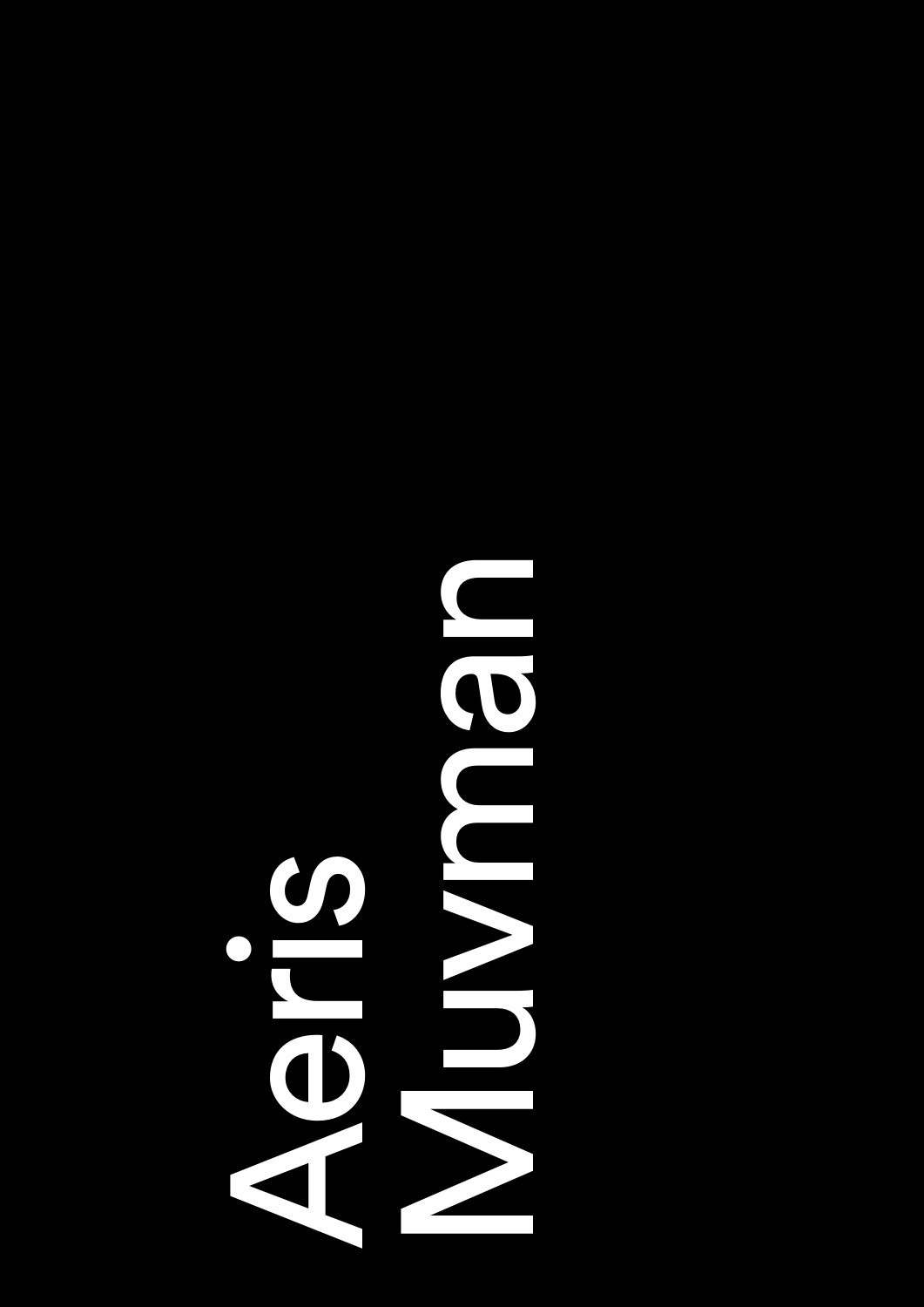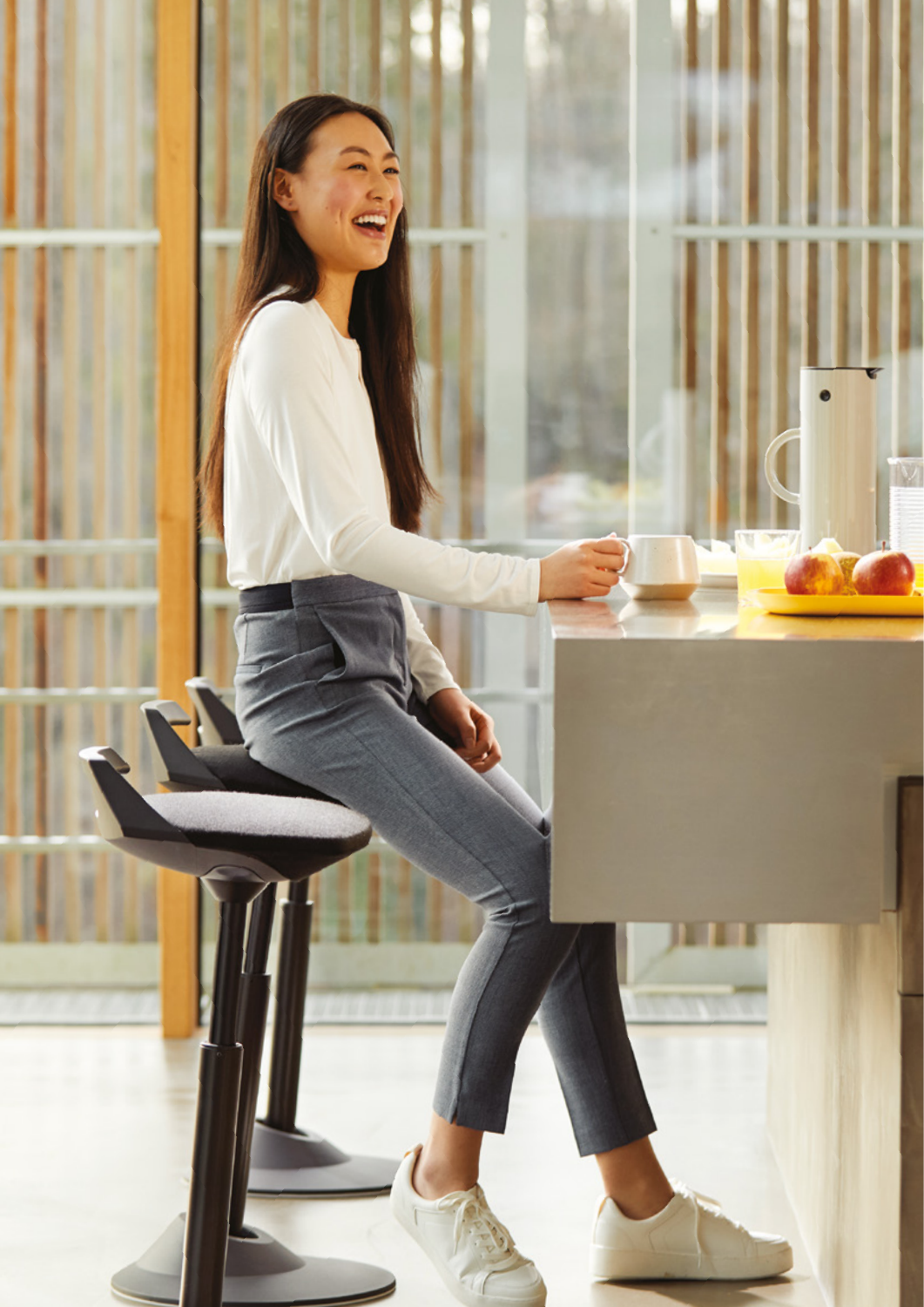## Sit down. Stand up. Do both at once.

Many benefits. Simply good.

#### The Aeris Muvman ensures you're awake to the tips of your toes.

The adjustable seat with Flexzone® technology promotes good blood circulation right down to your toes. The fixed base is fitted with non-slip rubber, providing a secure grip during movement (and it protects the floor too).

#### Good health relies on good posture.

The Aeris Muvman's flexible central column promotes constant micro movements to help keep the intervertebral discs supple. The chair's pivotal joint being so close to the floor ensures you remain in an upright position relative to the work surface. Supported this way, you can lean comfortably and safely in all directions.

#### Everybody welcome.

No other standing chair allows such a wide variety of height settings. Whatever your body size and whatever the height of the surface you are working at, sitting and standing positions can be adjusted to suit you individually. And thanks to its lightweight design, the chair can be easily moved around the office.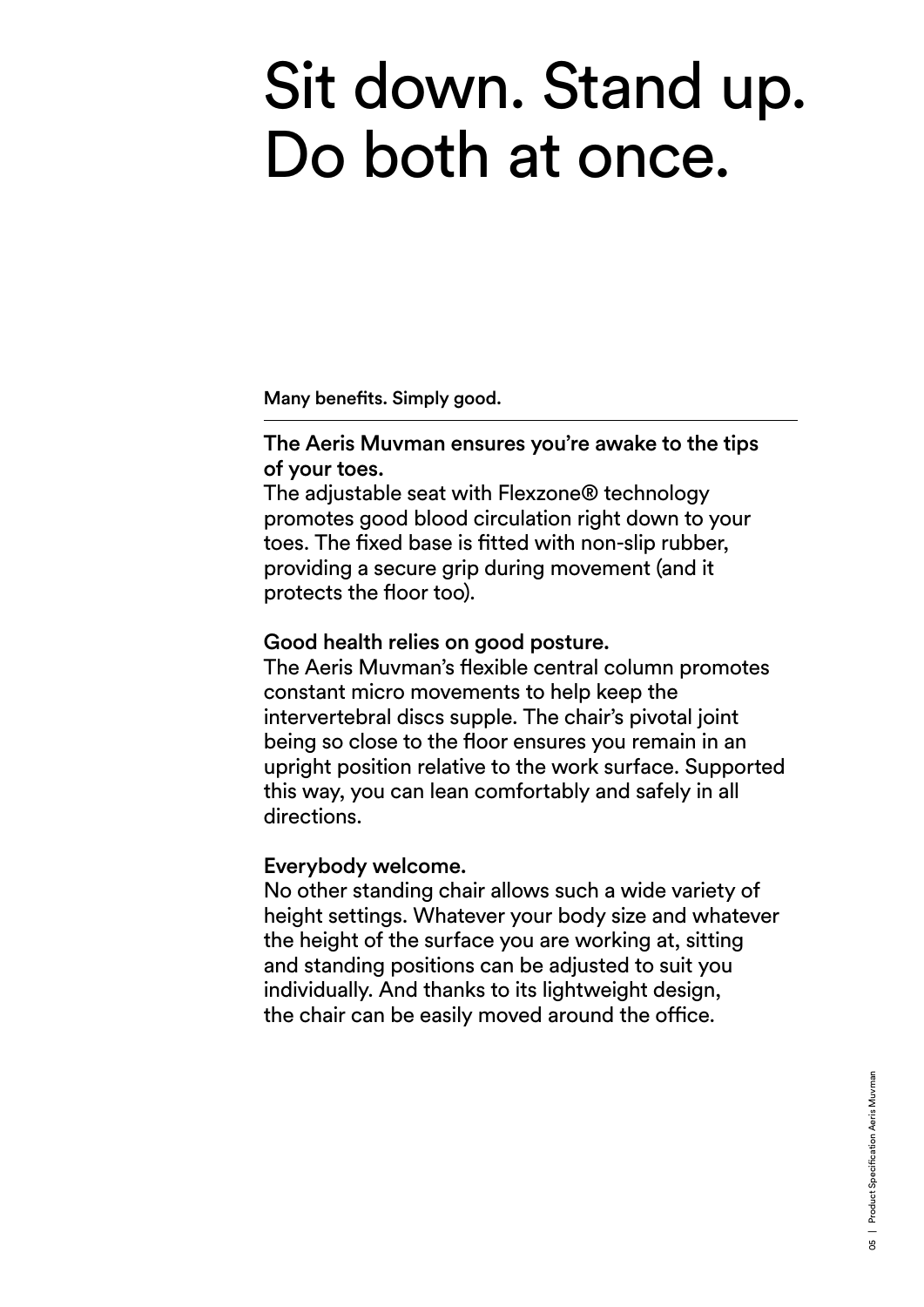

- 01. Muvzone the multidimensional movement element in the baseplate: Provides maximum sideways movement, extends your reach and ensures an optimum sitting posture with respect to the working surface.
- 02. Tilted centre column: Relieves the intervertebral discs and encourages an upright posture with respect to the working surface.
- 03. Convex seat with flexible front edge: The shape of the seat encourages an upright posture and the flexzone prevents pressure points at seat edges.
- 04. Sturdy baseplate: Extremely stable with no danger of toppling.
- 05. Carrying handle: Practical handle for carrying the Muvman to wherever it is needed.

#### Setting options:

Seat height (gas spring)